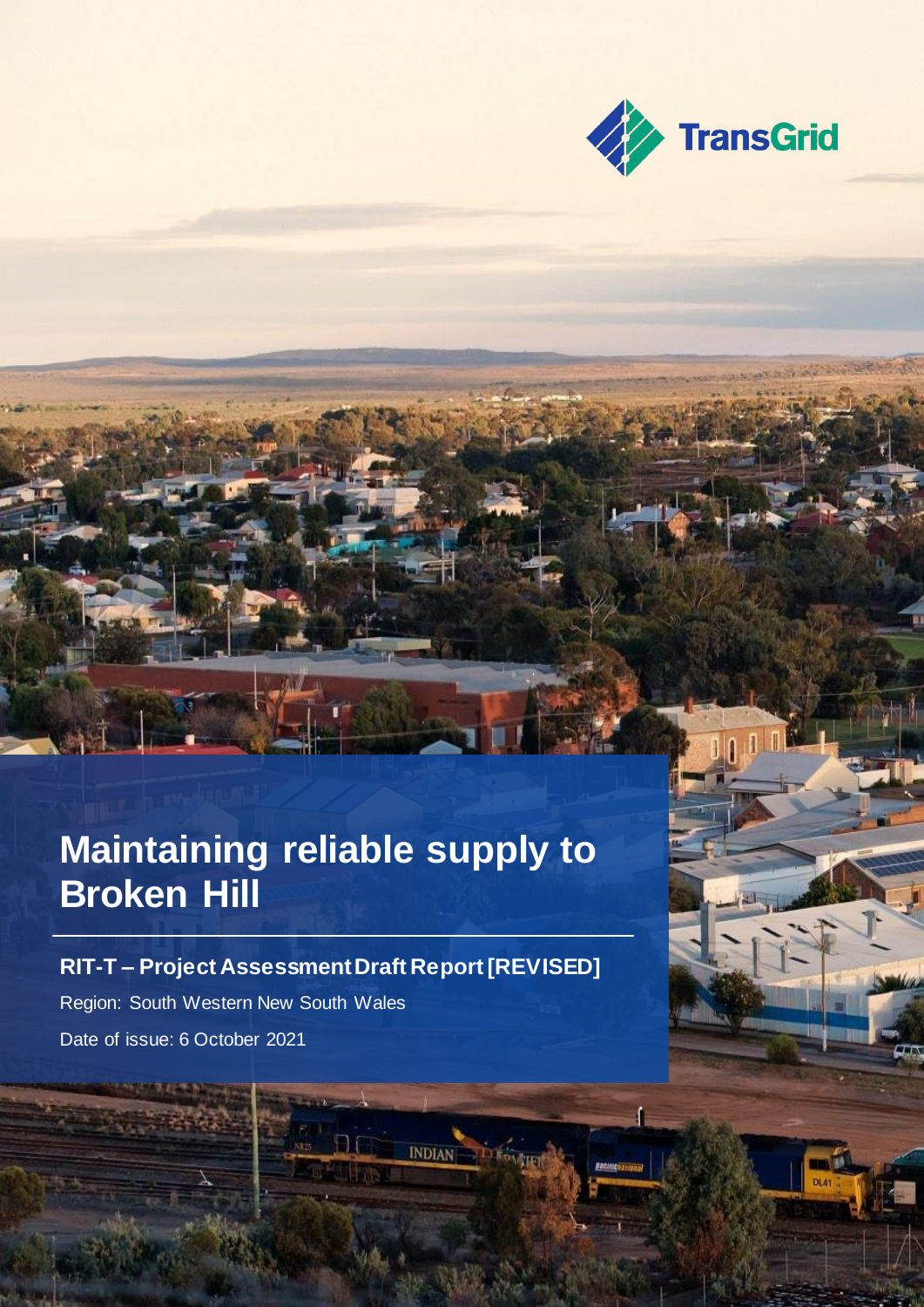# **Disclaimer**

This suite of documents comprises TransGrid's application of the Regulatory Investment Test for Transmission (RIT-T) which has been prepared and made available solely for information purposes. It is made available on the understanding that TransGrid and/or its employees, agents and consultants are not engaged in rendering professional advice. Nothing in these documents is a recommendation in respect of any possible investment.

The information in these documents reflect the forecasts, proposals and opinions adopted by TransGrid as at September 2021 other than where otherwise specifically stated. Those forecasts, proposals and opinions may change at any time without warning. Anyone considering information provided in these documents, at any date, should independently seek the latest forecasts, proposals and opinions.

These documents include information obtained from the Australian Energy Market Operator (AEMO) and other sources. That information has been adopted in good faith without further enquiry or verification. The information in these documents should be read in the context of the Electricity Statement of Opportunities, the Integrated System Plan published by AEMO and other relevant regulatory consultation documents. It does not purport to contain all of the information that AEMO, a prospective investor, Registered Participant or potential participant in the National Electricity Market (NEM), or any other person may require for making decisions. In preparing these documents it is not possible, nor is it intended, for TransGrid to have regard to the investment objectives, financial situation and particular needs of each person or organisation which reads or uses this document. In all cases, anyone proposing to rely on or use the information in this document should:

- 1. Independently verify and check the currency, accuracy, completeness, reliability and suitability of those information
- 2. Independently verify and check the currency, accuracy, completeness, reliability and suitability of reports relied on by TransGrid in preparing these documents
- 3. Obtain independent and specific advice from appropriate experts or other sources.

Accordingly, TransGrid makes no representations or warranty as to the currency, accuracy, reliability, completeness or suitability for particular purposes of the information in this suite of documents.

Persons reading or utilising this suite of RIT-T-related documents acknowledge and accept that TransGrid and/or its employees, agents and consultants have no liability for any direct, indirect, special, incidental or consequential damage (including liability to any person by reason of negligence or negligent misstatement) for any damage resulting from, arising out of or in connection with, reliance upon statements, opinions, information or matter (expressed or implied) arising out of, contained in or derived from, or for any omissions from the information in this document, except insofar as liability under any New South Wales and Commonwealth statute cannot be excluded.

### Privacy notice

TransGrid is bound by the *Privacy Act 1988 (Cth)*. In making submissions in response to this consultation process, TransGrid will collect and hold your personal information such as your name, email address, employer and phone number for the purpose of receiving and following up on your submissions.

Under the National Electricity Law, there are circumstances where TransGrid may be compelled to provide information to the Australian Energy Regulator (AER). TransGrid will advise you should this occur.

TransGrid's Privacy Policy sets out the approach to managing your personal information. In particular, it explains how you may seek to access or correct the personal information held about you, how to make a complaint about a breach of our obligations under the Privacy Act, and how TransGrid will deal with complaints. You can access the Privacy Policy here [\(https://www.transgrid.com.au/Pages/Privacy.aspx\)](https://www.transgrid.com.au/Pages/Privacy.aspx).

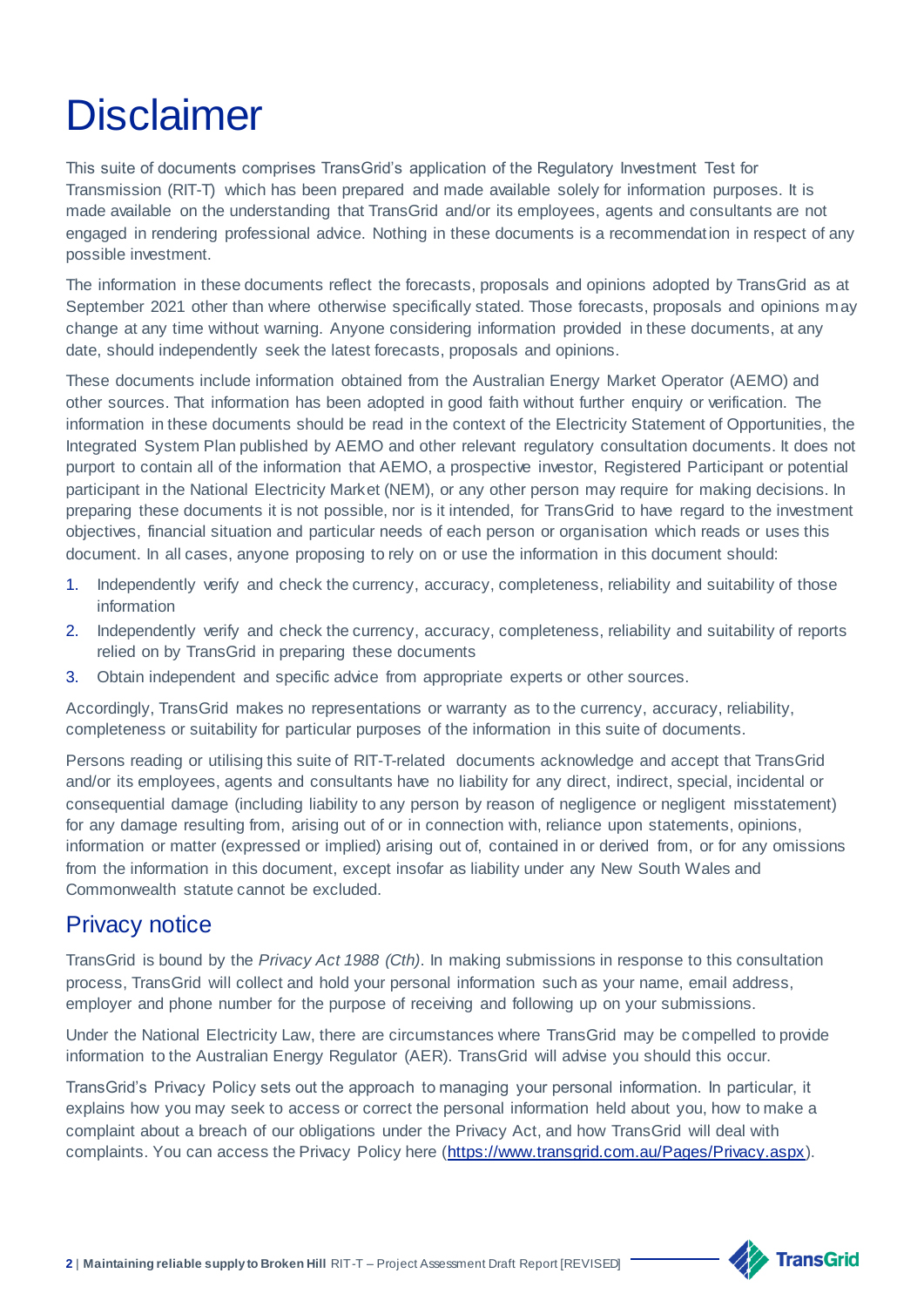# **Summary**

 $\overline{a}$ 

TransGrid is applying the Regulatory Investment Test for Transmission (RIT-T) to long-term options for maintaining reliable supply to Broken Hill. Publication of this Project Assessment Draft Report (PADR) represents the second step in the RIT-T process and follows the Project Specification Consultation Report (PSCR) released in November 2019.

#### **This PADR has been updated based on new AER guidance on the treatment of nonnetwork option costs**

An initial Project Assessment Draft Report (PADR) was released for this RIT-T on 11 August 2020 (referred to throughout this document as the 'initial PADR'). TransGrid highlighted in the initial PADR that the regulatory treatment of non-network costs is a key driver of the preferred option under the RIT-T.

In late August 2020, the Australian Energy Regulator (AER) provided additional guidance regarding the treatment of non-network options in the RIT-T cost benefit assessment. TransGrid has confirmed with the AER that this guidance should be applied to this RIT-T. This revised PADR therefore updates the approach to assessing non-network options and presents the revised outcomes of the RIT-T assessment.

Consistent with the AER's guidance, where an option involves the use of the existing diesel-fired<sup>1</sup> turbines at Broken Hill, TransGrid considered how these assets would operate in the base case as well as in each option case, and have assessed the difference.

TransGrid has also taken the opportunity to update the RIT-T assessment to reflect the feedback received from stakeholders on the initial PADR.

#### **Benefits from the options considered in this PADR**

Broken Hill is located in the far west of New South Wales and is part of TransGrid's south-western transmission network. It is currently supplied by a single 220 kV transmission line, 'Line X2', from Buronga which spans approximately 260 km.

When Line X2 is out of service due to planned or unplanned outage, electricity supply to Broken Hill is supported by two diesel-fired turbines, which are owned by Essential Energy, to avoid involuntary load shedding. TransGrid relies on these turbines to meet the NSW Electricity Transmission Reliability and Performance Standards 2017 (the 'reliability standards') set by the NSW Energy Minister and regulated by the NSW Independent Pricing and Regulatory Tribunal (IPART).

Essential Energy has notified TransGrid of its decision to divest the turbines located at Broken Hill and is currently in the process of enacting that divestment. If no action is taken by TransGrid, this would result in the required reliability of supply to Broken Hill not being maintained, and involuntary load shedding when Line X2 is on planned or unplanned outage.

TransGrid considers this a 'reliability corrective action' under the RIT-T, as the identified need is to ensure that the externally-imposed reliability standards for Broken Hill continue to be met. All of the credible options assessed in this PADR provide back-up and reliable supply to Broken Hill for the future that is consistent with the NSW Electricity Transmission Reliability and Performance Standards.

While the initial PADR referred to these turbines as 'gas turbines', they are actually operated using diesel and so we have u pdated their description throughout this document accordingly.

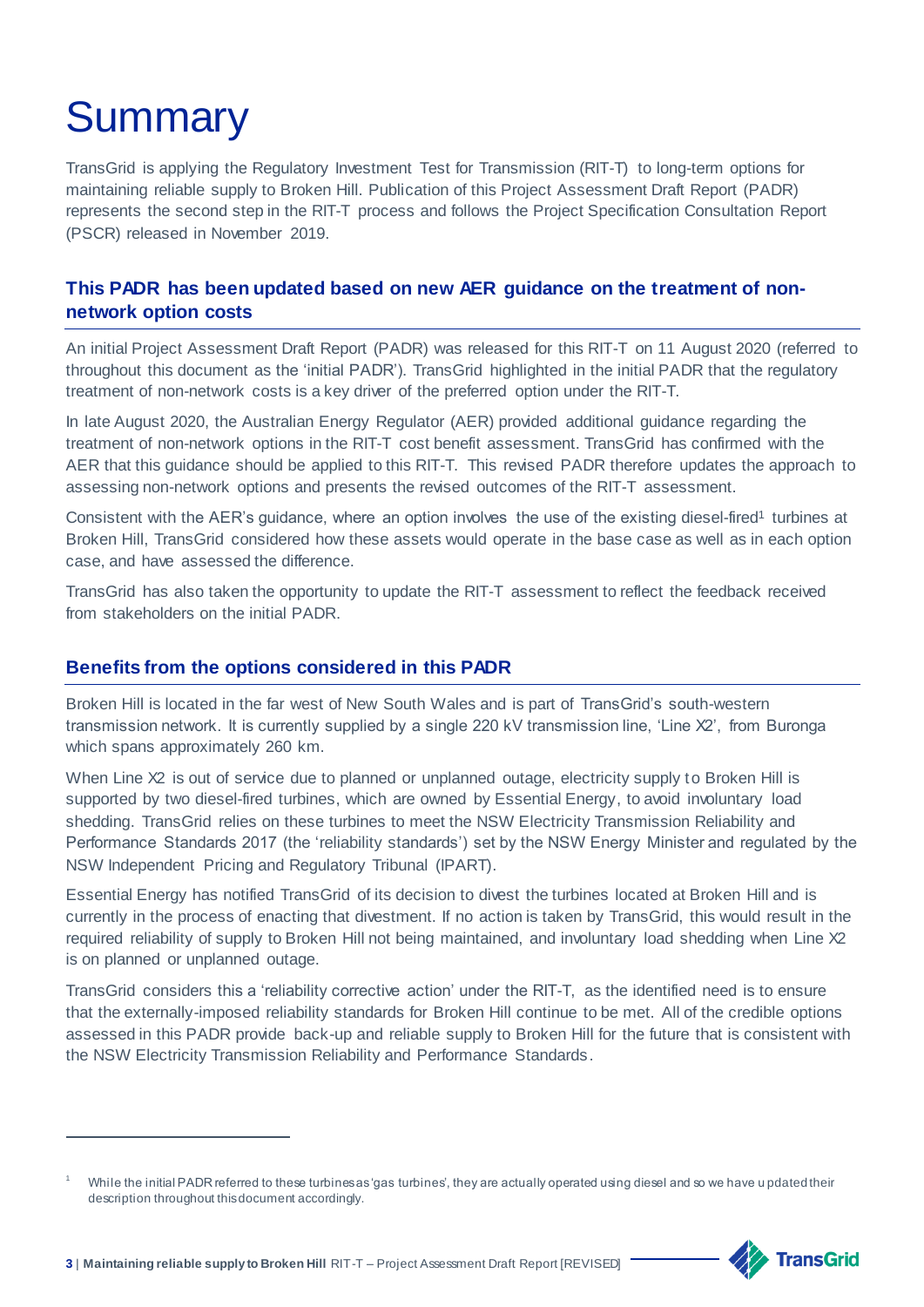Some of the credible options assessed will also affect the wholesale electricity market. In particular:

- > some options involve grid-connected storage that introduce new entities trading in the wholesale market, eg, dispatching into the National Electricity Market (NEM) outside of the allocation of storage needed to meet its Broken Hill network support commitments; and
- > the impact on network capacity under some of the options facilitates greater uptake of renewables in surrounding Renewable Energy Zone (REZ) areas.

Both the benefits from the provision of reliable supply to Broken Hill and wider wholesale market benefits have been estimated as part of this PADR.

#### **The updated PADR analysis has benefited from further stakeholder feedback**

The initial PADR for this RIT-T was published on 11 August 2020.

TransGrid received nine submissions, including from proponents of non-network options (including a number of new non-network solutions since the initial PADR was released). The submissions can be summarised as:

- > four from existing proponents from the Expression of Interest (EOI)/PSCR;
- > three from new proponents, with various levels of solutions;
- > one who endorsed another proponent's solution (Option 1D); and
- > one from PIAC that raised concerns about trialling emerging technologies.

The submissions from proponents of non-network options raised a range of issues relating to the specific assumptions made in evaluating their options (including cost and technical capabilities). These submitters each requested confidentiality. However, in general, TransGrid revised the assessment of each of the options in light of the submissions, and adopted the assumptions proposed as far as possible.

In March 2021, TransGrid sent a request for clarification to those proponents who proposed a solution in response to the EOI that accompanied the initial PADR, in order to source the required inputs to enable TransGrid to assess their options in-line with the new AER guidance. This consultation allowed proponents to reconsider and revise their offers in light of the new guidance, as well as to raise any further points with TransGrid as part of the RIT-T consultative process.

#### **Five types of credible options have been developed and assessed in this PADR**

Stakeholder consultation on the PSCR and initial PADR has assisted greatly with developing and refining the credible options considered in this RIT-T. Specifically, consultation with third parties has enabled this revised PADR to assess the following five types of credible options:

- > Option 1: nine different non-network opex solutions fully provided by third parties (Options 1A(1)– (5) (being five different sized options from one proponent), Option 1C, Option 1D, Option 1E and Option 1F);
- > Option 2: a revised version, and cost for, acquiring the existing diesel-fired turbines from Essential Energy;
- > Option 3: establishing new diesel-fired turbines at Broken Hill;
- > Option 4: building a second single circuit 220 kV transmission line from Buronga to Broken Hill; and
- > Option 5: nine variants of the first group of solutions involving either shared ownership or ownership by TransGrid (Option 5A(1) - (5) (being five different sized options from one proponent), Option 5B, Option 5C, Option 5E and Option 5G).

The updated AER guidance now means that options with the same scope in terms of the underlying technical solution will have the same net benefits, regardless of ownership. For example, Option 1A(1) that is a nonnetwork solution will have the same resource costs and net benefits as Option 5A(1), where the solution is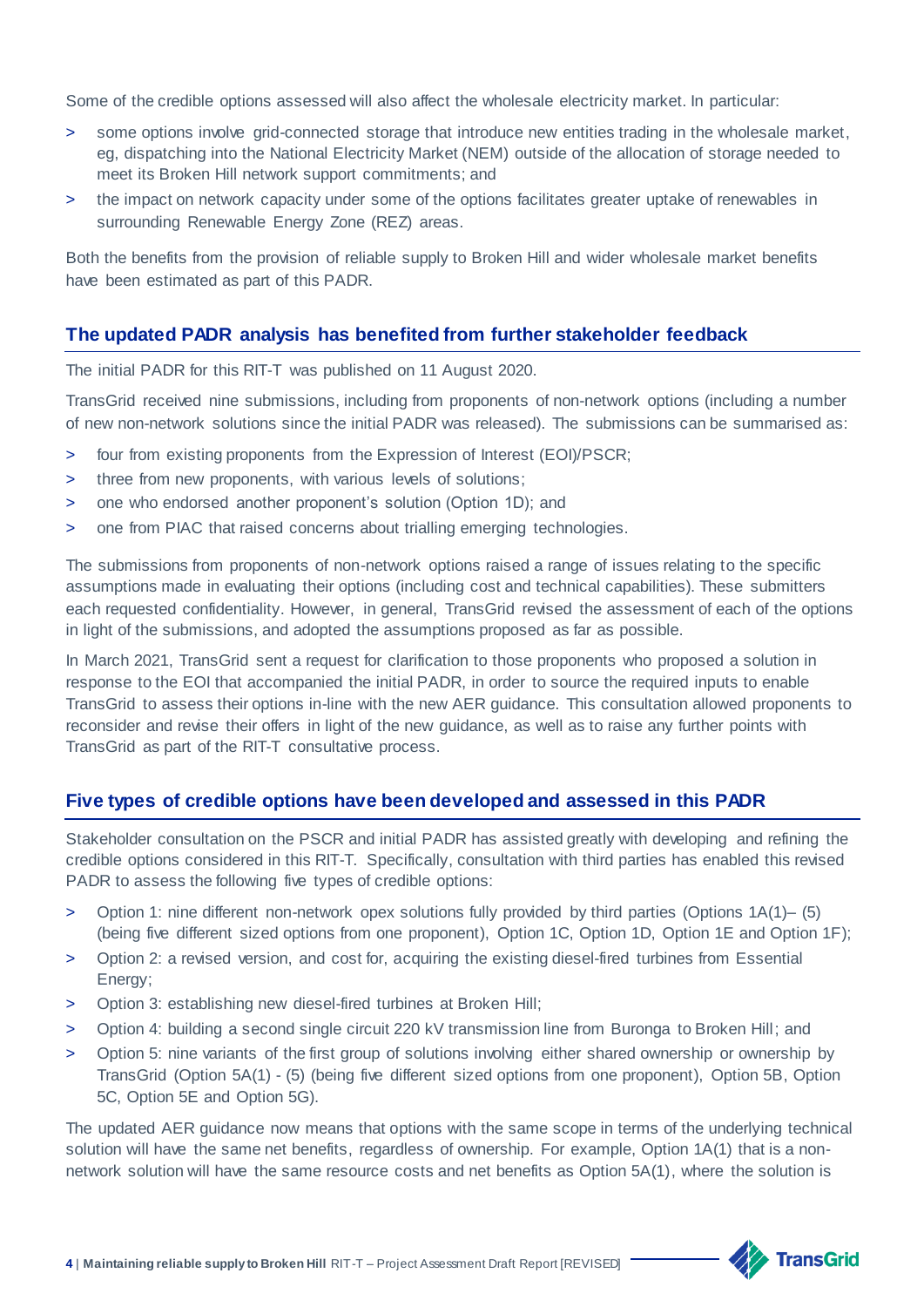owned by TransGrid. For clarity, ownership of the solution, whether by a non-network proponent or TransGrid, now results in the same level of net benefits for that solution under the RIT-T.

All options reduce expected unserved energy (EUE) at Broken Hill to the amount required under the IPART reliability standard. Option 4 provides an additional level of reliability due to the second transmission line and is assessed to reduce EUE to effectively zero.

TransGrid notes that the existing turbines at Broken Hill form a component of several options. However, they are only ultimately able to be offered either by the party who purchases the turbines, or by a party that contracts with the purchaser. Depending on when the divestment process concludes, there may therefore be a reassessment of credible options between the PADR and the PACR. It is also possible that Essential Energy may sell the turbines to a third party who does not wish to be part of a network support arrangement, prior to the finalisation of this RIT-T process. In this circumstance, Option 2 would no longer be a credible option for this RIT-T, and non-network options that rely on the Essential Energy turbines would also be affected.

The nine non-network opex solutions fully provided by third parties and the nine variants of these solutions involving either shared ownership or ownership by TransGrid have been assessed using information (including costs) provided by parties in response to our March 2021 requests for clarification, where available, and in subsequent engagement with TransGrid. In order to maintain confidentiality of commercial-inconfidence information in submissions, these costs, and cost structures, have not been presented in this PADR.

#### **The RIT-T assessment has considered different future scenarios and different base cases for the outcome of the divestment process for the existing turbines at Broken Hill**

Uncertainty is captured under the RIT-T framework through the use of scenarios, which reflect different assumptions that are expected to affect the key drivers of the estimated net market benefits.

The credible options have been assessed under three scenarios as part of this PADR assessment, which are characterised as follows:

- > a 'low net economic benefits' scenario, involving a number of assumptions that gives a lower bound and conservative estimate of net present value of net economic benefits;
- > a 'central' scenario which consists of assumptions that reflect TransGrid's central set of variable estimates that provides the most likely scenario; and
- > a 'high net economic benefits' scenario that reflects a set of assumptions which have been selected to investigate an upper bound of net economic benefits.

The table below summarises the specific key variables that influence the net benefits of the options under each of the scenarios considered.

| <b>Variable</b>                        | <b>Central</b>                                                                    | Low net economic<br><b>benefits</b>             | High net economic<br><b>benefits</b>             |
|----------------------------------------|-----------------------------------------------------------------------------------|-------------------------------------------------|--------------------------------------------------|
| Network capital costs                  | Base estimate                                                                     | Base estimate + 25%                             | Base estimate - 25%                              |
| Broken Hill demand                     | Based on POE50 demand<br>forecast                                                 | Based on POE90 demand<br>forecast               | Based on POE10 demand<br>forecast                |
| Wholesale market<br>benefits estimated | EY estimated based on<br>central ISP scenario (as<br>outlined in section 6 below) | 30 per cent lower than<br>what EY has estimated | 30 per cent higher than<br>what EY has estimated |

#### **Table 1: Summary of scenarios**

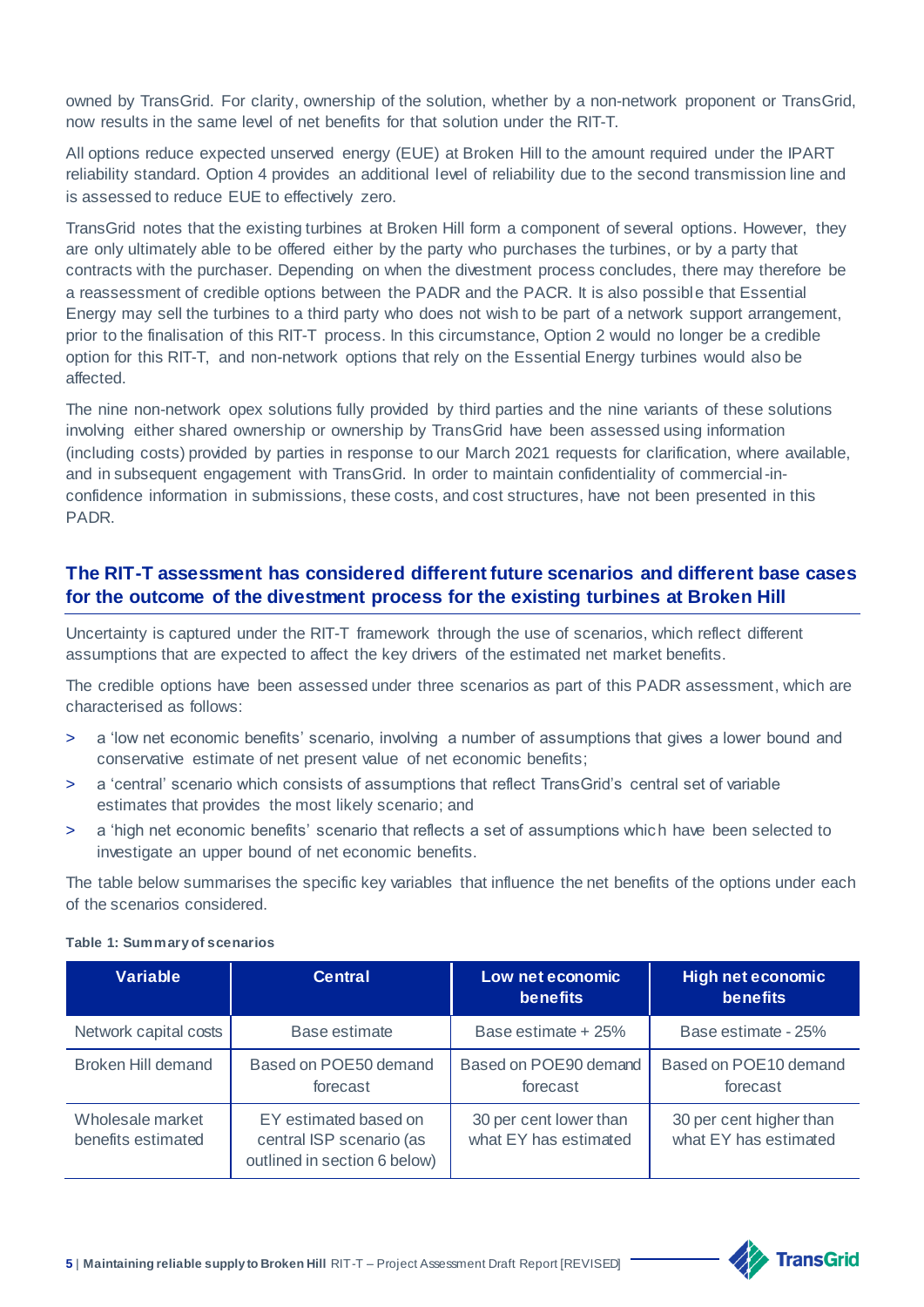| Variable      | <b>Central</b> | Low net economic<br><b>benefits</b> | High net economic<br><b>benefits</b> |
|---------------|----------------|-------------------------------------|--------------------------------------|
| VCR           | \$36.43/kWh    | \$25.50/kWh                         | \$47.36/kWh                          |
| Discount rate | 5.90%          | 9.57%                               | 2.23%                                |

The underlying demand forecasts have been updated slightly since the original PADR to align with our 2021 Transmission Annual Planning Report.

TransGrid modelled two alternate base cases as part of the revised PADR assessment. For this RIT-T, an important feature of the base case is the assumption regarding the future of the existing turbines at Broken Hill in the absence of an option, reflecting the Essential Energy divestment process underway. All credible options were modelled against the following two base cases:

- > Base case I the existing turbines are sold to a party outside of the NEM, e.g., a mine situated outside of the NEM; and
- > Base case II the existing turbines are not sold and Essential Energy mothballs them in the future.

The different base cases affect the costs and benefits included in the RIT-T assessment.

#### **The top-ranked options deliver positive net benefits across all scenarios and on a weighted basis, with the ranking of those options having the highest net benefit being consistent across both base cases**

The results of the PADR assessment find that Option 2 delivers the greatest net benefit of all credible options considered for continuing to provide reliable supply to Broken Hill. Under Option 2, TransGrid would purchase the existing turbines and undertake required refurbishment activities.

Option 2 is the option with the highest net benefit across the low and central scenarios (with Option 1A(4)/5A(4) becoming top-ranked in the high scenario), and is also the highest ranked on a weighted basis. Option 2 is also the highest ranked option under a majority of the sensitivities investigated. These results are consistent across both base cases considered.



**TransGrid** 

**Figure 1: Summary of the estimated net benefits under the weighted scenario, base case I**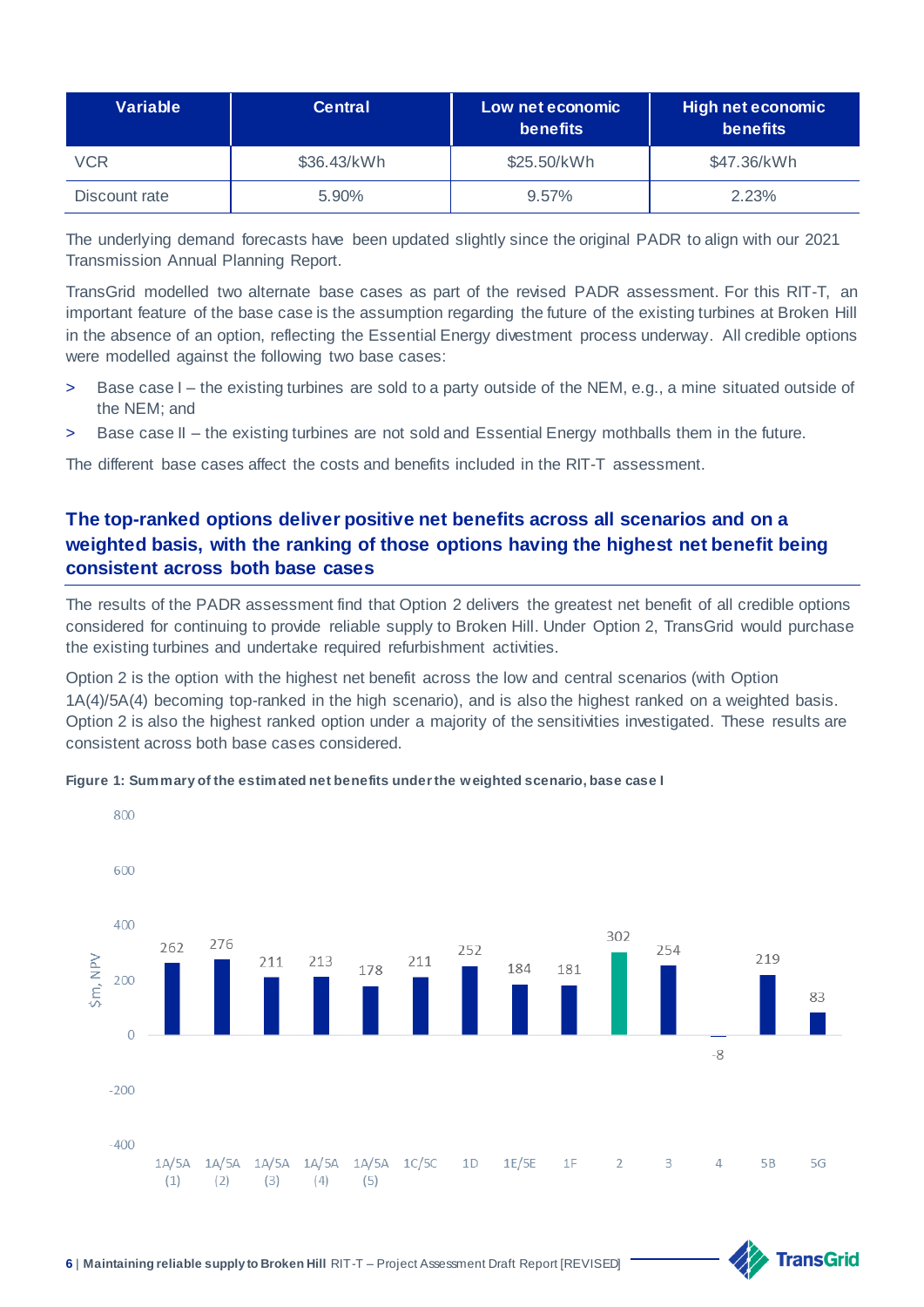

#### **Figure 2: Summary of the estimated net benefits under the weighted scenario, base case II**

Notwithstanding that the continued use of the diesel-fired turbines under Option 2 exhibits the highest net benefit and therefore is identified as the 'preferred option' (according to the specific definition in the RIT-T), we have concerns that prolonging the use of fossil fuel technologies is inconsistent with the Sustainability Strategy of Broken Hill City Council<sup>2</sup> or the general transition of the electricity sector to low emission technologies.

The highest ranked non-fossil fuel option under this RIT-T assessment is a non-network option, Option 1A/5A(2). Option 1A/5A(2) does not have an enduring reliance on fossil fuel technologies as part of the long term solution to meet reliability standards at Broken Hill. Instead, Option 1A/5A(2) is a compressed-air energy storage solution that will create a mini-grid at Broken Hill that will normally operate connected to the grid, and can meet the identified need over the long term.

Option 1A/5A(2) is of a sufficient size to trade in the wholesale market and is expected to provide wholesale market benefits in addition to the required level of reliability at Broken Hill. When Line X2 is in service, the storage will be able to store renewable generation from southern NSW that would otherwise be spilt, and make it available at other times. When Line X2 is out of service, the storage will enable Broken Hill to run as a 'mini-grid', using the wind and solar generation at Broken Hill based on the assessment in this PADR.

Broader market benefits are also expected to accrue under Option 1A/5A(2) and are primarily derived from avoided or deferred costs associated with generation and storage elsewhere in the NEM. Option 1A/5A(2) is estimated to deliver net benefits of around \$276 million to \$278 million over the assessment period to 2044/45 (in present value terms).

Option 1A/5A(2) is found to be the second-ranked option under the central scenario and on a weighted basis. Specifically, the net benefit of Option 1A/5A(2) is found to be within 9 and 12 per cent of the net benefit of Option 2, on a weighted basis, across base case I and base case II, respectively.

The technology utilised by Option 1A/5A(2) also offers a degree of flexibility to be scaled into a larger solution should the need arise, including if potential mining spot loads in the Broken Hill area eventuate.

l



<sup>2</sup> Broken Hill City Council, *Sustainability Strategy 2018-2023*.